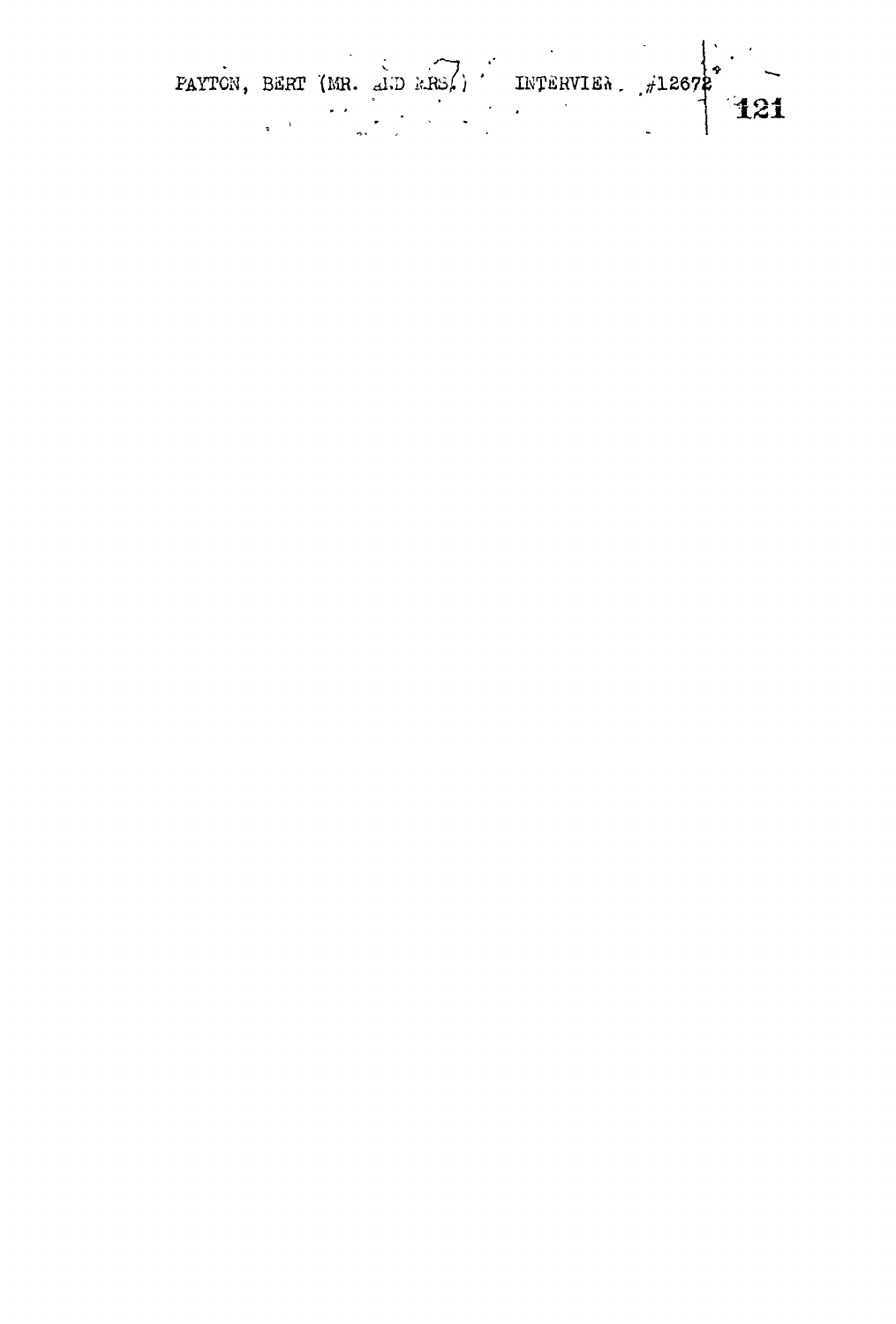|    | - 11                                                                                                                                       | Form $D-(S-149)$ |
|----|--------------------------------------------------------------------------------------------------------------------------------------------|------------------|
|    | LEGEND & STORY FOR!<br>WORKS PROCRESS ADMITISTRATION<br>. Indian-Pioneer History Project for Oklahoma                                      |                  |
|    | PAYTON, BERT (MRS & Mr.) INTERVIEW<br>12672                                                                                                |                  |
|    | Field worker's name Nannie Lee Burns                                                                                                       |                  |
|    | This report made on (date) January 14                                                                                                      | 1938             |
|    |                                                                                                                                            |                  |
| 1. | This legend was<br>secured from (nome) Mr. and Mrs. Bert Payton                                                                            |                  |
|    | Address. 322 A. SE. Miami, Oklahoma.                                                                                                       |                  |
|    | This person is (male we female) Thite, Negro, Indian,                                                                                      |                  |
|    | If Indian, give tribe                                                                                                                      |                  |
| 2. | Origin and history of legend or story rom Memory                                                                                           |                  |
|    |                                                                                                                                            |                  |
|    |                                                                                                                                            |                  |
|    |                                                                                                                                            |                  |
| 3. | Write out the legend or story as completely as possible. Use blank,<br>sheets and attach firmly to this form. Number of sheets<br>attached |                  |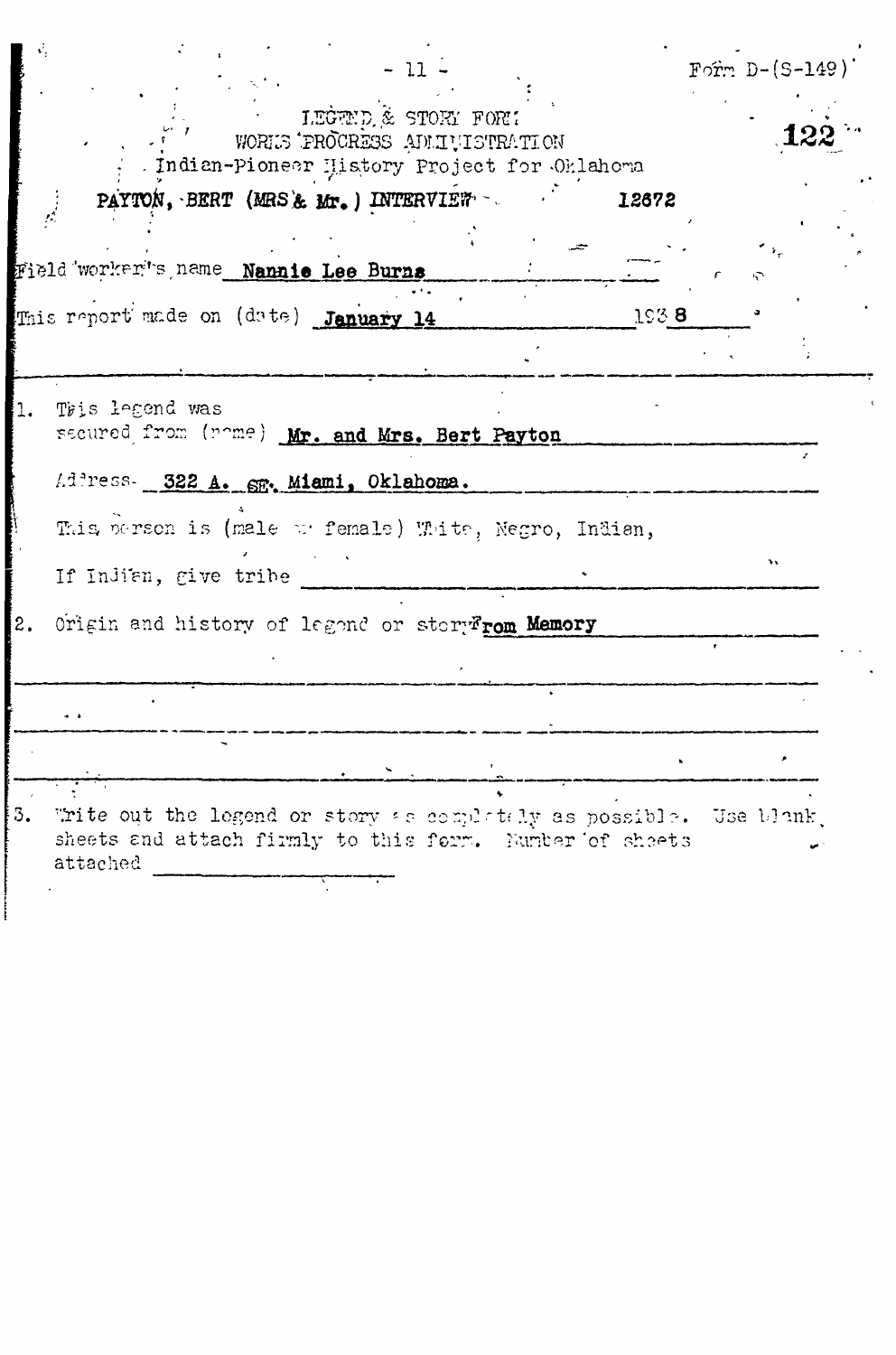**PAYTON, BERT (MRS & MR.) INTERVIEW •**  $\cdot$  **12672**  $\cdot$  $\cdot$  **123** 

 $\bullet$ 

**Nannie Lee Burns Investigator ,, ' January 14, 1938**

> **Interview with- .** Mr. and Mrs. Bert Payton. **Miami, Oklahoma.**

**My mother was-Mahala Phelps, born in Virginia,and my father, James Phelrps was born in Kentucky and soon after they were married they settled in Iowa, on a farm near Red Oak. - .**

Father came to this country in a covered wagon and stopped at Chetopa, Kan'sas until he could secure a per**mit to enter the Indian country. He took a lease about t '• \** five miles west and just a little south of Miami near **Cow Creek. Mother and we girls came by train to Chetopa, ^** Kansas, where Father met us and we made the rest of our **trip in a wagon; We lived in a tent until Father and my** brothers could build us a two room box house.

I was born October 19, 1870, on a farm near Red Oak, **Iowa;and am the youngest of the seven children.**

There were but few people in this country then. The **Dick Williams home was the nearest. It was nearly three**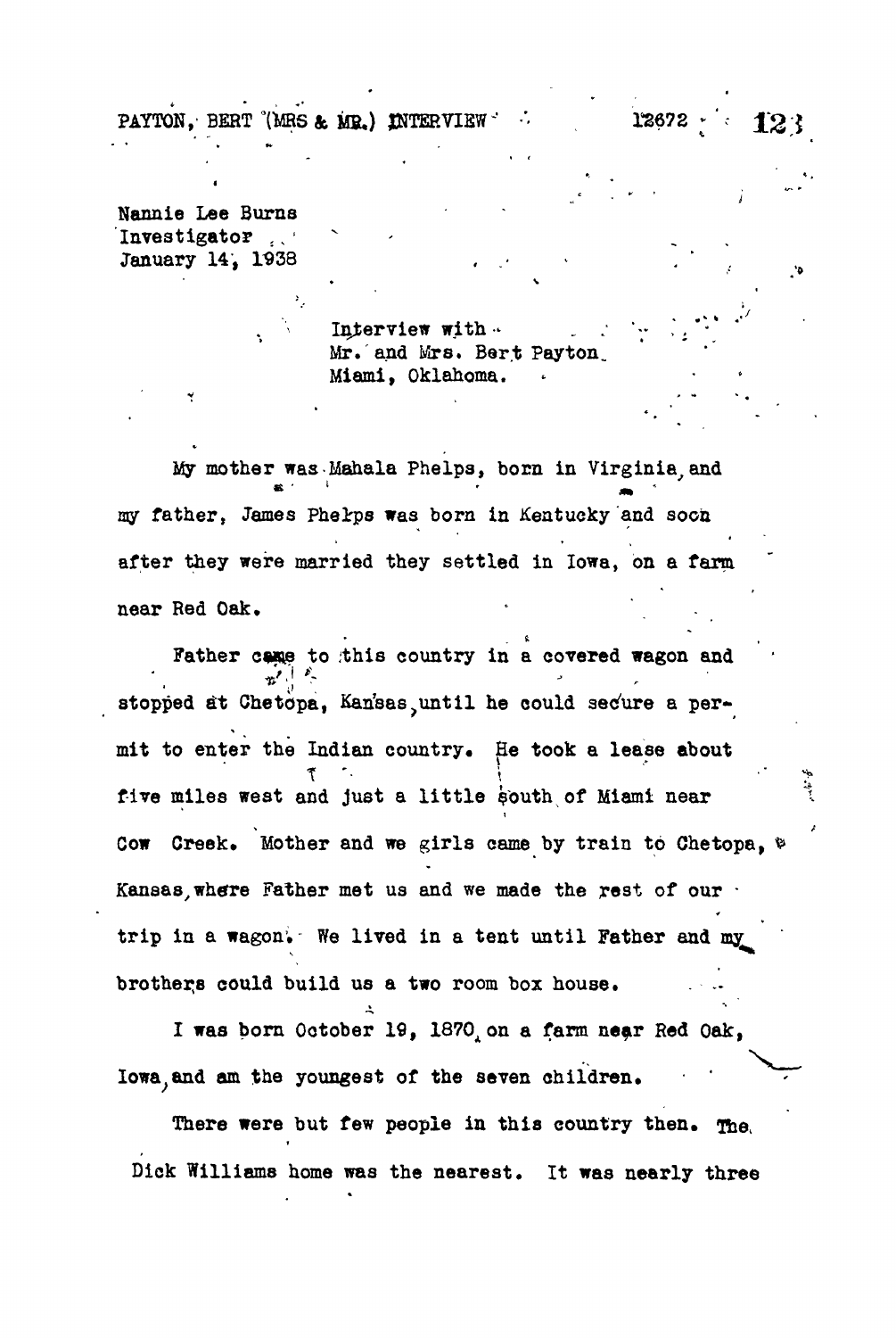**PAYTON, BERT (**  $\theta$  ) is a set of the set of the set of the set of the set of the set of the set of the set of the set of the set of the set of the set of the set of the set of the set of the set of the set of the set of

12672

**miles away from.us and was the only house within seven or eight miles.**

**• -\*/ «• £ -**

**We' children had never met any of X\$f<sup>r</sup> Indiana who** lived in this country and so Mr. Carr took us to visit **>a -family who were» living on the creek temporarily in a** tent. The tent was round and there was an open space' at the top where the poles extended and here the smoke **{ .escaped from the fire that was built in the middle of ' \*<sup>v</sup>** the tent on the ground.

**These Indians were very'friendly and met us saying "Pushah" or ihat is what it sounded like to ue. We learned after that that this meant "Howdy<sup>n</sup> but we, not understanding the meaning, thought that they were telling us to push off so we were afraid and did not enjoy our , visit and did not stay long. We lived on our claim five miles west and a little south of Miami for two years iind** at this time we had no roads, only trails, no schools or **at this time we had no roads, only trails, no schools or**

The Short Line that a man carrying the mail from Chetopa to the Poolers Ferry on the Meosho River traveled.

**Chetopa to the Poolers Ferry on the ^eosho RiTer traveled,**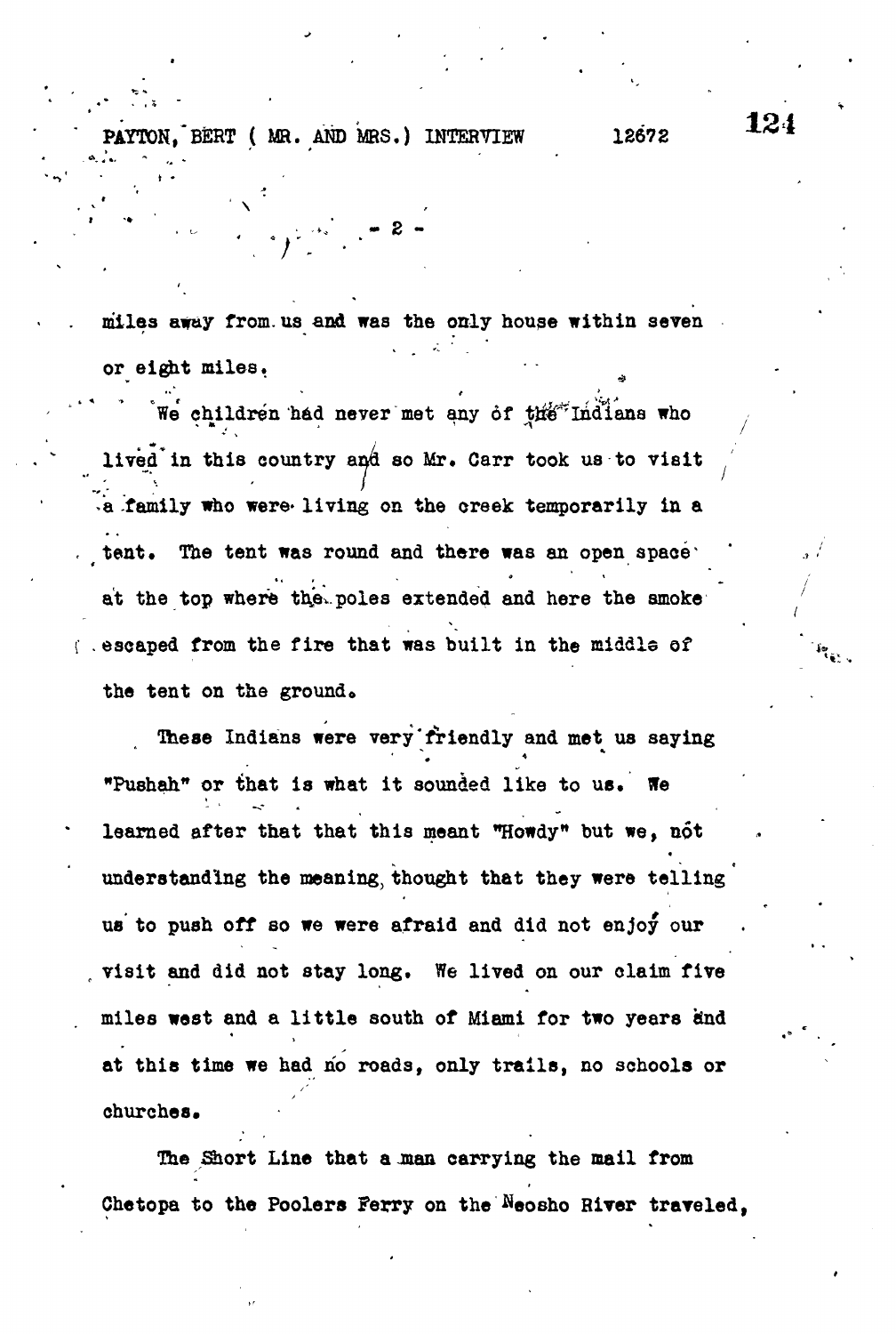came within two miles of where we lived. The mailman at first drove a hack and carried passengers from ... Chetopa to connect with the stage at Pooler's Ferry **on the old Military Road between Baxter Springs, Kansas,** and Fort Gibson. In the forenoon he would come trom. **Chetopa, meet the stage and ge\$ his. return sack of mail and the passengers if there were any and make the return trip in the afternoon.**

We traded at Chetopa and also got our mail there. **Father would take the mules and the wagon and go to Chetopa about once a month, get our mail and buy everything that the family would have to eat and use until his trip the next month. He'would start early and it would be late before he would get home. / '• .**

# Church and School

**At that time we had no churches in this country .** t and no schools. In the summer the folks would perhaps **build a brush.arbor and have services there and during the winter months, occasionally there would be a meeting**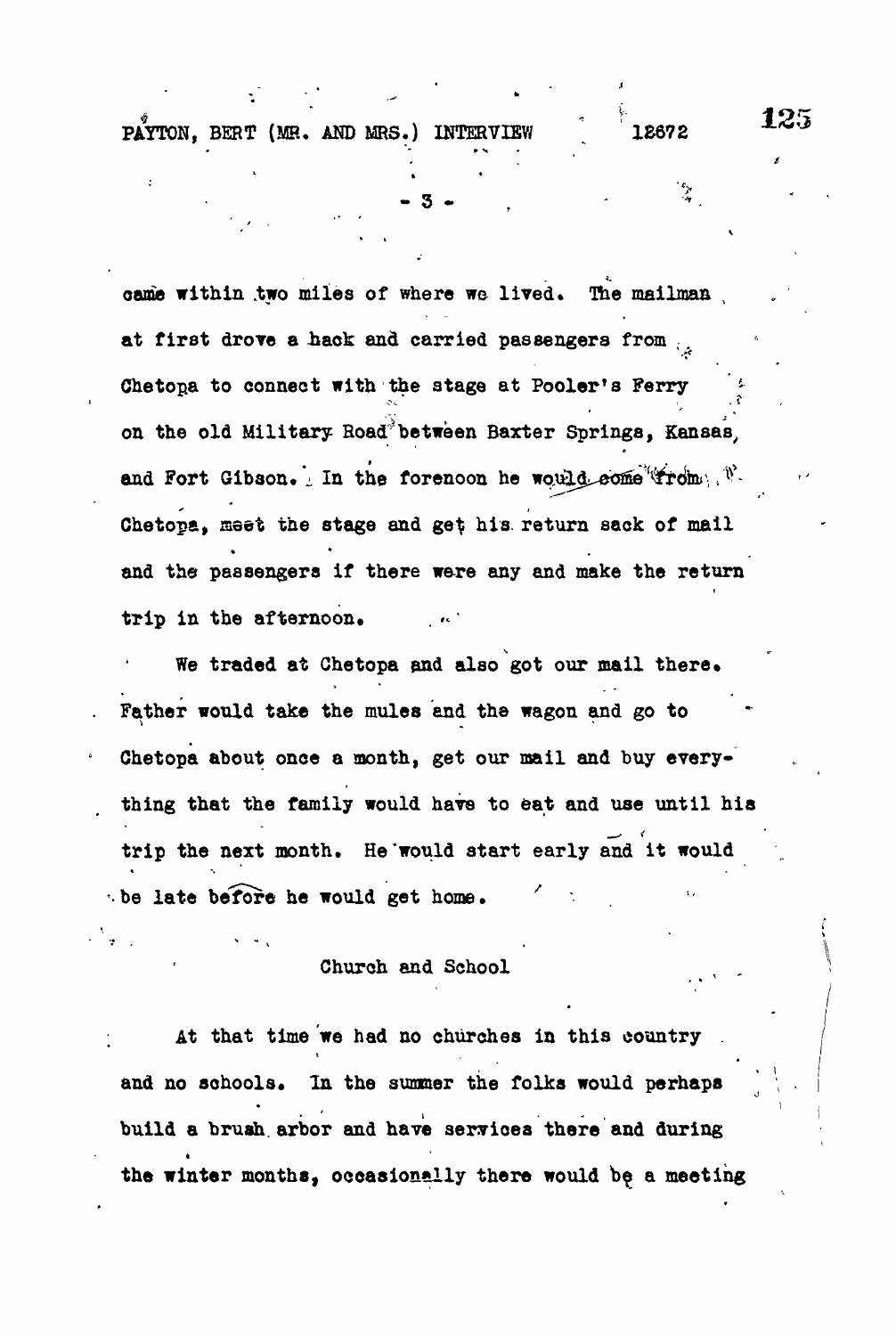**at one of the neighbor's houses. •**

After living here for two years, Father took a **lease on Big Timbered Hill over in what is now Craig County and here there were a couple of families near us and as we had no school and the Goodwins ha£ a large family, Father agreed to let us use one room of our** house to have school. Our rooms were large and we did; **not take the beds out, so we had school there in the daytime and slept in the room at night. I attended three terms of school here,\***

**4 -**

128

Mr. Dick Williams also established a school in his **house; he boarded the teacher and also boarded some of** the pupils. They lived too far to come and go each day ao they just came and stayed.

#### **Dances**

**Many of the houses were built of logs and had pun**cheon floors. In those days when there was to be a dance, **/ Father would hitch up the\* mules to the wagon and the whole**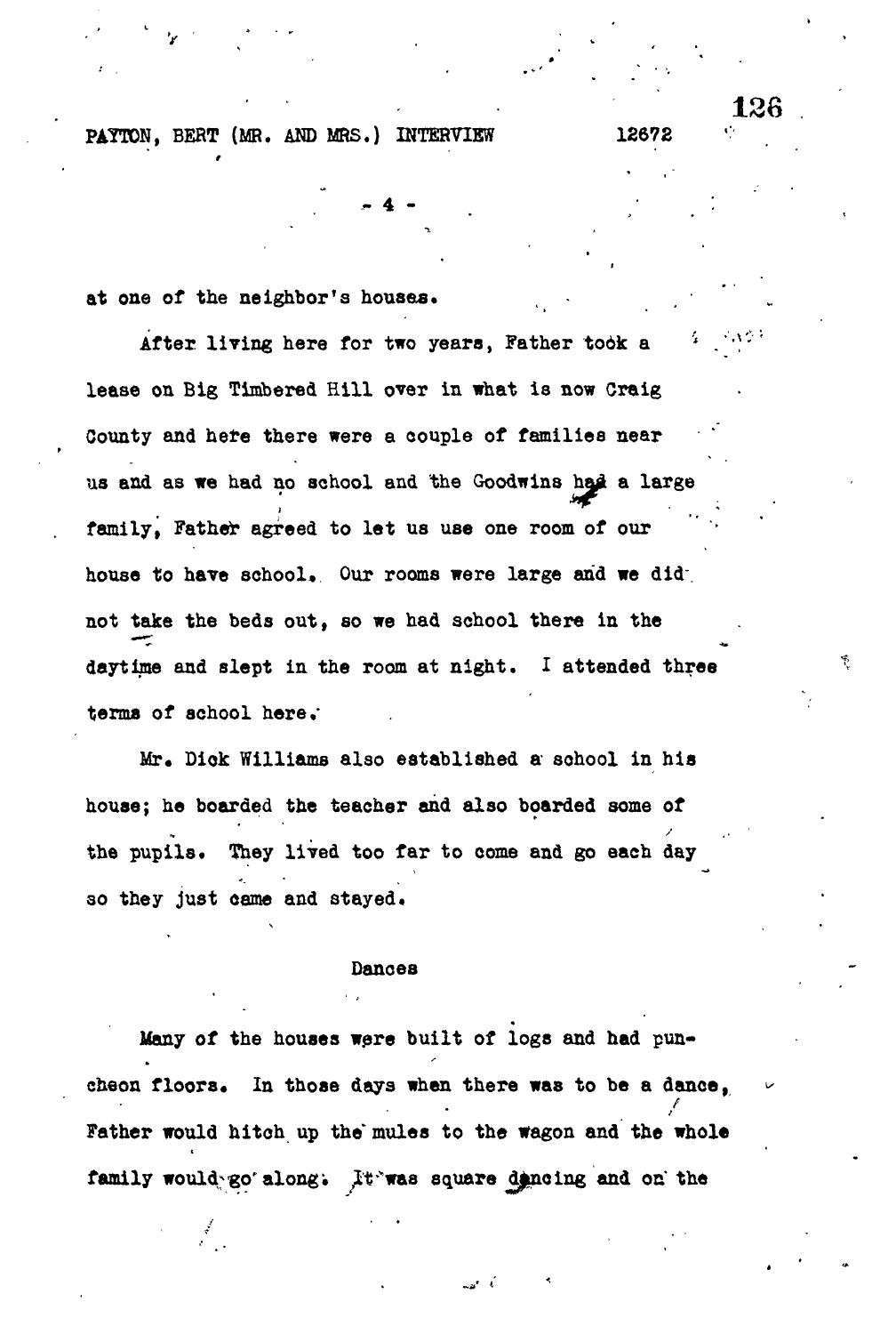**sets you would see people all ages dancing at the same** time. One thing, that still I can hear is in the calling for the dance. I have often heard the caller call **out "Back to your puneheon."**

**- 5 -**

**Every year we would lose some cattle ..with the Texas fever. Each year oat tie were driven into this country from Texas to graze and these would bring in the fever and that meant that most likely we would lose 4\$ome of - our milk cows. \* -**

**We would not dare to start out on foot and walk to ' bur neighbor's house in those days.as it was not safe to be caught afoat on the prairie. The cattle were wild and there were other wild animals. Snakes were numerous** and in many places the bluestem grass was higher than your head and it was easy to get lost.

After three years on the hill Father moved to Missouri and there we were placed in school but after a few years we returned to the Indian Country and settled not far from where we had lived.

**far from where we had lived.**

427

v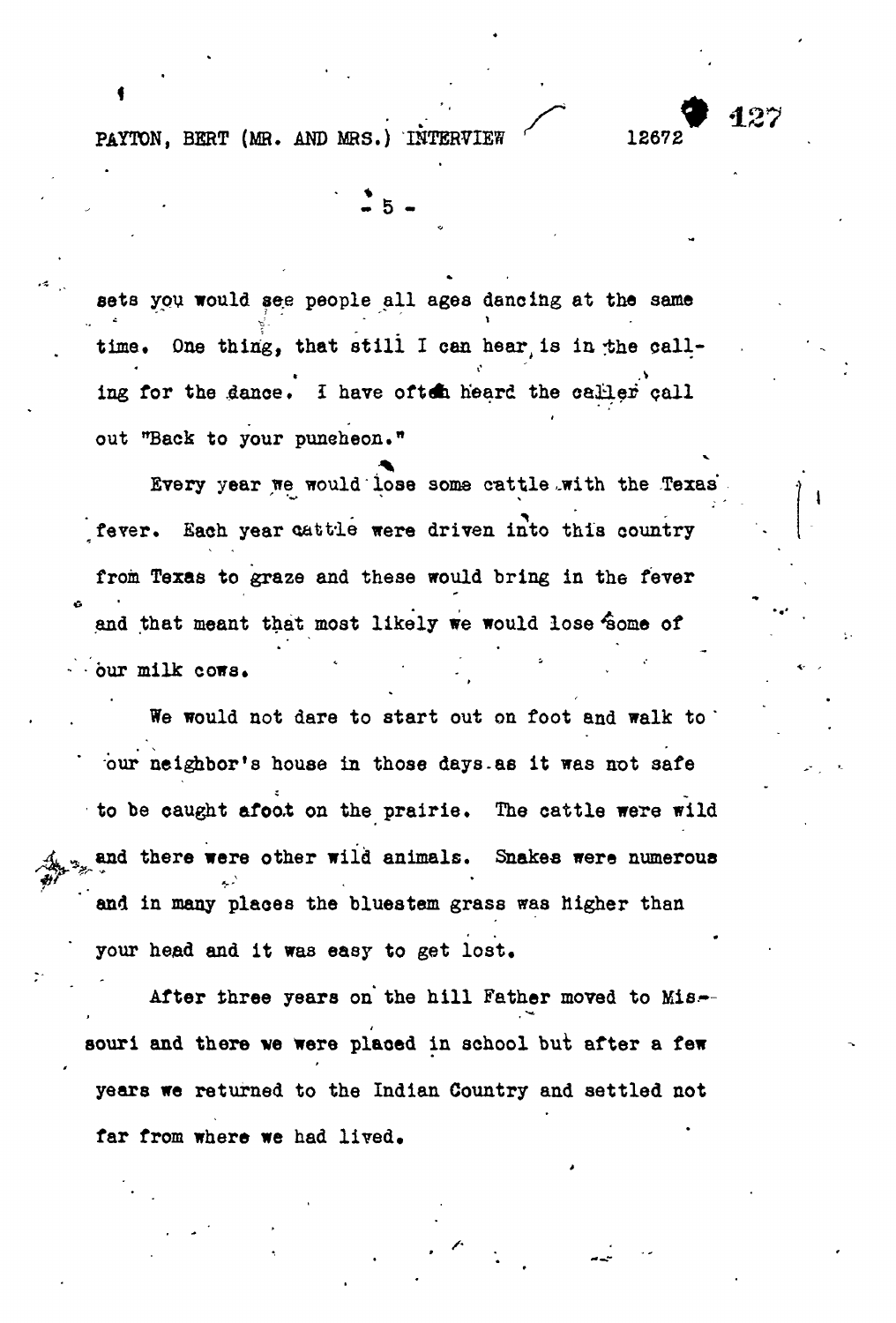# Brom Mr. Payton.

 $6$ 

I was born in Red Oak, Iowa, but I did not know my wife or her family until after my parents moved to the Indian country in 1884»

However, my family had gone to Nebraska and stayed awhile after they left Iowa before they came to this country. .Father shipped things down on the train to ^hetopa and began looking around for a location and then leased the old Ira Williams farm on the east side of Big Timbered Hill. He then secured a permit to bring his family and belongings into the Indian Territory. After these arrangements were made Mother and I came from  $\cdot$ Nebraska on the train to Chetopa; Kansas, and cams the rest of the way in a wagon. At first Father paid \$12.00 per year for a permit and later it was lowered to  $\ddot{\psi}6.00$ per year and he paid \$1.00 on each head of cattle, each year.

Our first home was a very comfortable box house and ' we, had a log barn. It was a good substantial building and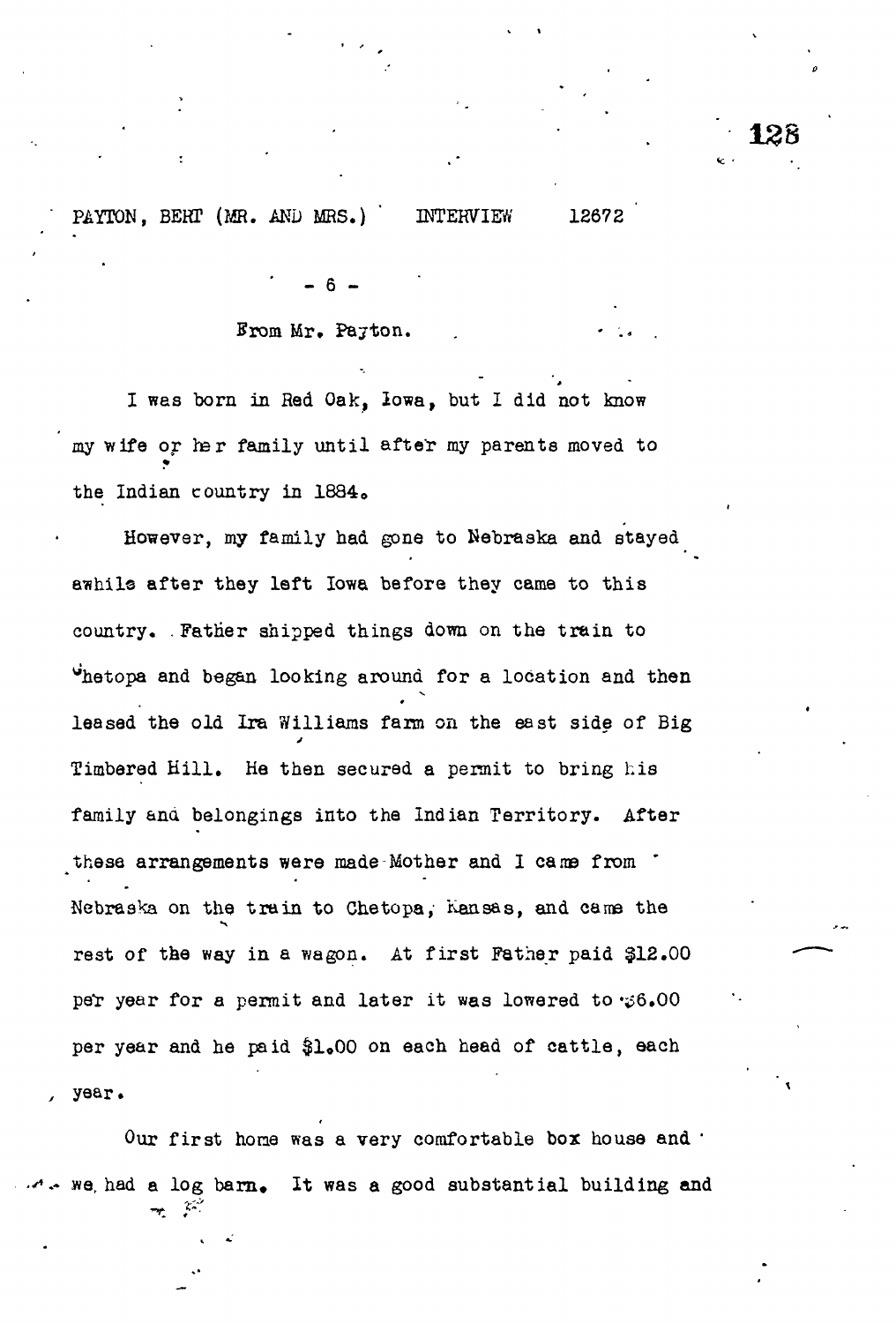c

**- 7 - -**

**the thing that puzzled me as a child was that there was' a great heavy door on the barn and this door had a big heavy staple on each side of the door and to this was fastened a log chain which I afterwards learned was to** be used in locking the barn door. Horse thieves were **numerous and folks locked their horses ia at night.**

There was a large cave not far from us which, it **was said, had at one time been the headquarters of , hdrse thieves. Over on Little Timbered Hill which is seven miles west of Miami oh the northwest side of the hill, there was a smaller cave. This was said to be a hide-out for the thieves also. This\*''last cave was on the Warren Williams place and after Mr. and Mrs. Williams settled there, Mrs. Williams picked up several skulls on, the hill and used them for doorstops. They were supposed to be the skulls of some negroes who were members of the horse stealing gang that had over-run this part of the state. \***

**Several families of darkies settled near and on Big Timbered Hill and claimed their rights there and allotted**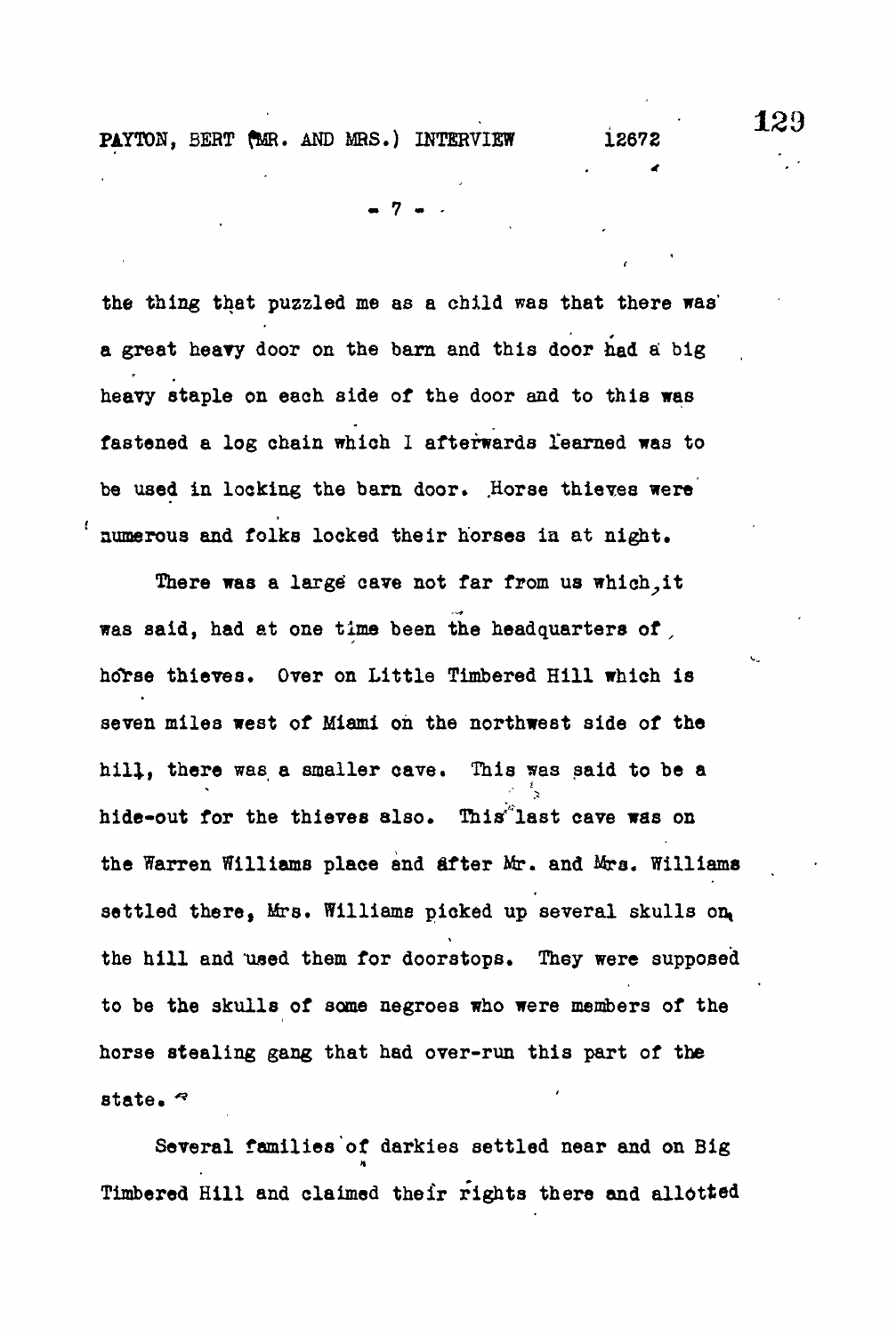ŧ

**130** 

**land there; among them were the families of the Hubbards ' and Staiths, On Little Timbered Hill the three negro families npmed Harris attempted to. hold the hill but after the sons of T. J. McGhee took their claims there and after the Indian Police and officers from Muskogee came to the aid-of the McGhees there was a fight in which one of the negroes struck T. J. McGhee Jr.,over, the head with a rail and the negroes left there. They had tglaot-** <sup>8</sup>d<sup>2</sup> these two hills as hold-outs because of the long dis**tance that they could see in all directions from these two hills 'as both of the hills were partly wooded and were surrounded by a prairie 'country,**

**- 8 - .**

# **Indian Police.**

**4 Up in this part of the Cherokee Nation we had little** protection by the Indian Police as the nearest policeman **lived at- Vinita, which was quite a distance away. Then,** too, we were closer to Chetopa, Kansas, than to Vinita and in Kansas there were a great many darkies who were friends **of the negroes who lived near us.**

بهجرير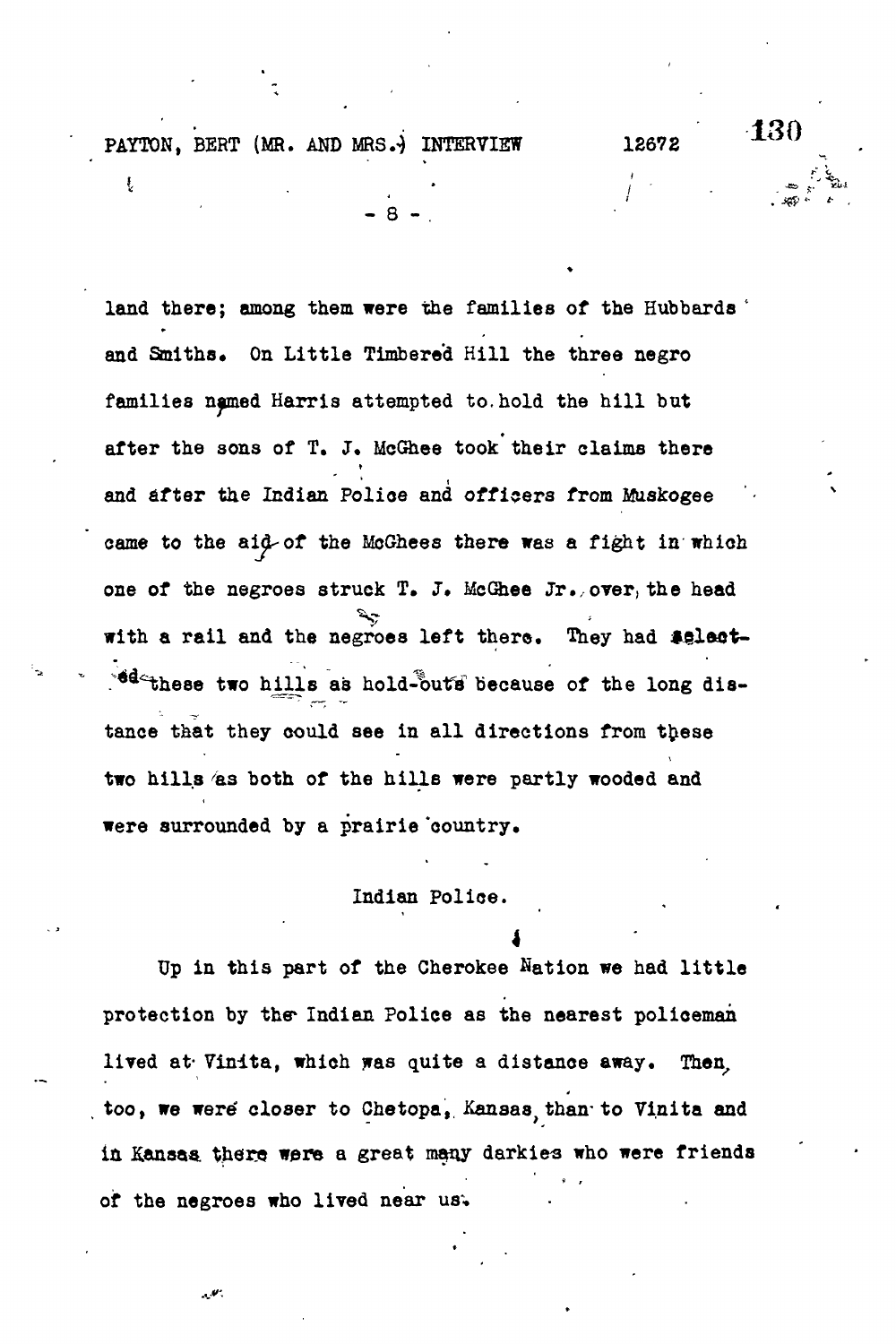PEYTON, BERT (MR. AND MRS.) INTERVIEW . 12672 131

**Chetopa, Kansast was a border town and our nearest. . trading point, so we were more closely connected with that point than any other. Chetopa got pretty wild some**times. One day there were quite a<sub>"</sub> few extra darkies there and they rode up and down the sidewalk, hitched their horses **and came back uptown and were in a quarrelsome mood and the police could do nothing with them.**

 $-9 -$ 

**Then an old Medicine Man named Brownfield went to the place where they were and told them if they did not want** further trouble that they must stay in that house and **surrender, that the white people would fill the house full of lead and then burn it. Two of them refused to stay in the house and were arrested and taken to the courtroom and they had a trial that night» They were being'** held prisoners there. Later that night someone broke into **the.room with a rope and they tied one negro to 6ach end \* of the rope with the rope between, passing under a bench.** This bench was placed across the window and then both men **This bench was placed across the window and then both men were dropped out of the window and there they hung the** next morning.  $\mathcal{L} \in \mathcal{L}$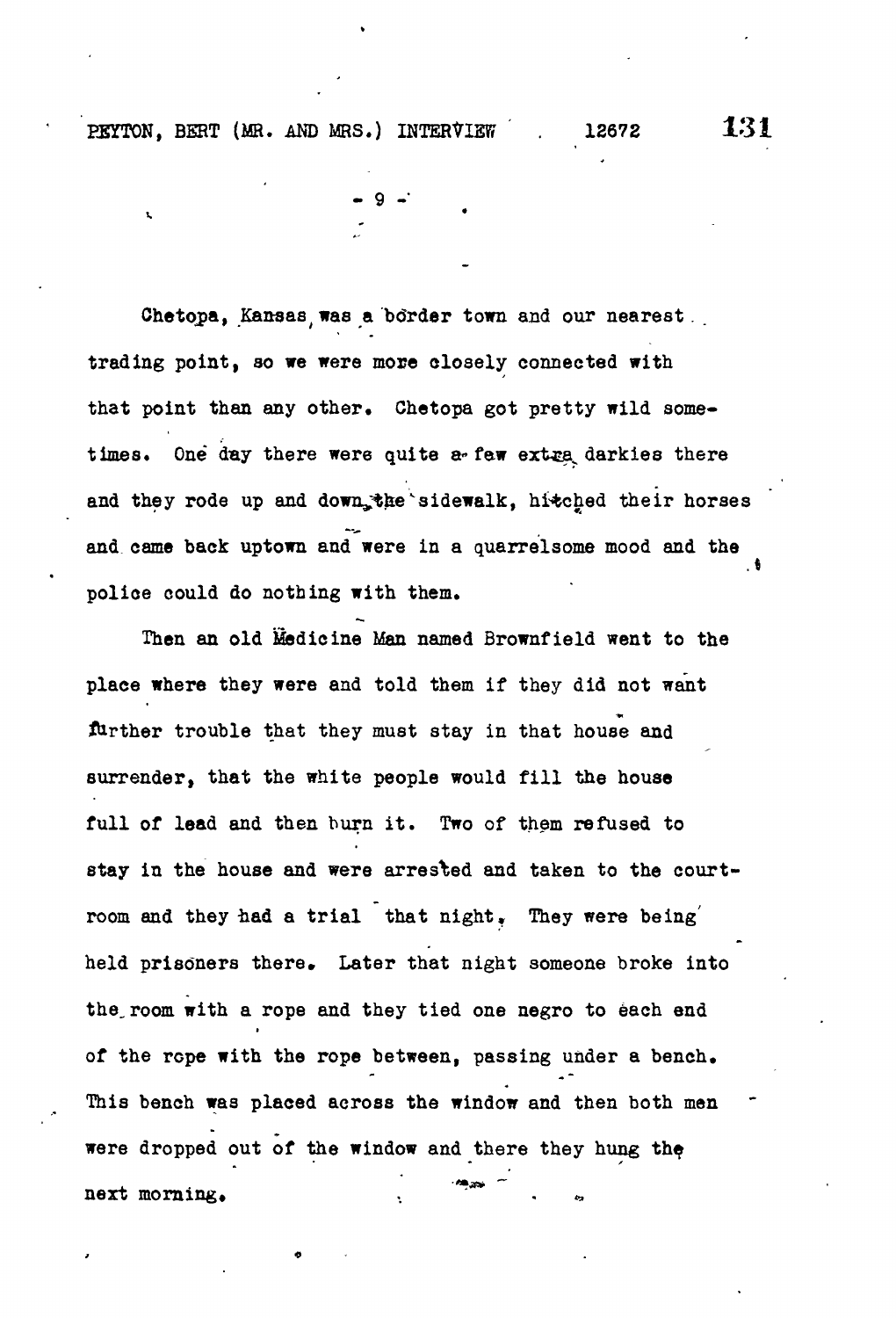PEYTON, BERT (MR. AND MRS.) INTERVIEW 12672 132

- 10 -

That evening the passenger brought a train load of darkies from the neighboring towns of Oswego and Parsons. When the train stopped the men there refused to allow them to get off the train and the conductor was instructed to prevent their leaving the train. They were taken on past the town and things quieted **I** down except for a day or two, a darky woman would find  $\cdot$   $\cdot$   $\cdot$   $\cdot$ an excuse to give a white woman a shove or bush it, they I result in the second contract of the second contract of the second contract of the second contract of the second were passing, each other on the street.

I was twelve years old when my father came to this  $\bullet$   $\bullet$   $\bullet$   $\bullet$   $\bullet$   $\bullet$ country and as a lad, took much interest in what we saw around us and no doubt asked Father many questions. We had been here about six weeks when I was with him when he was hauling a load of hay and when we passed a hog wallow, the noise of the wagpn scared the hogs out and they came out red and glistening and when I asked Father what kind of hogs they were he replied that they were the kind of hogs that they raised here. They had been wallowing in red mud.

We rented or leased from the Indian landowner and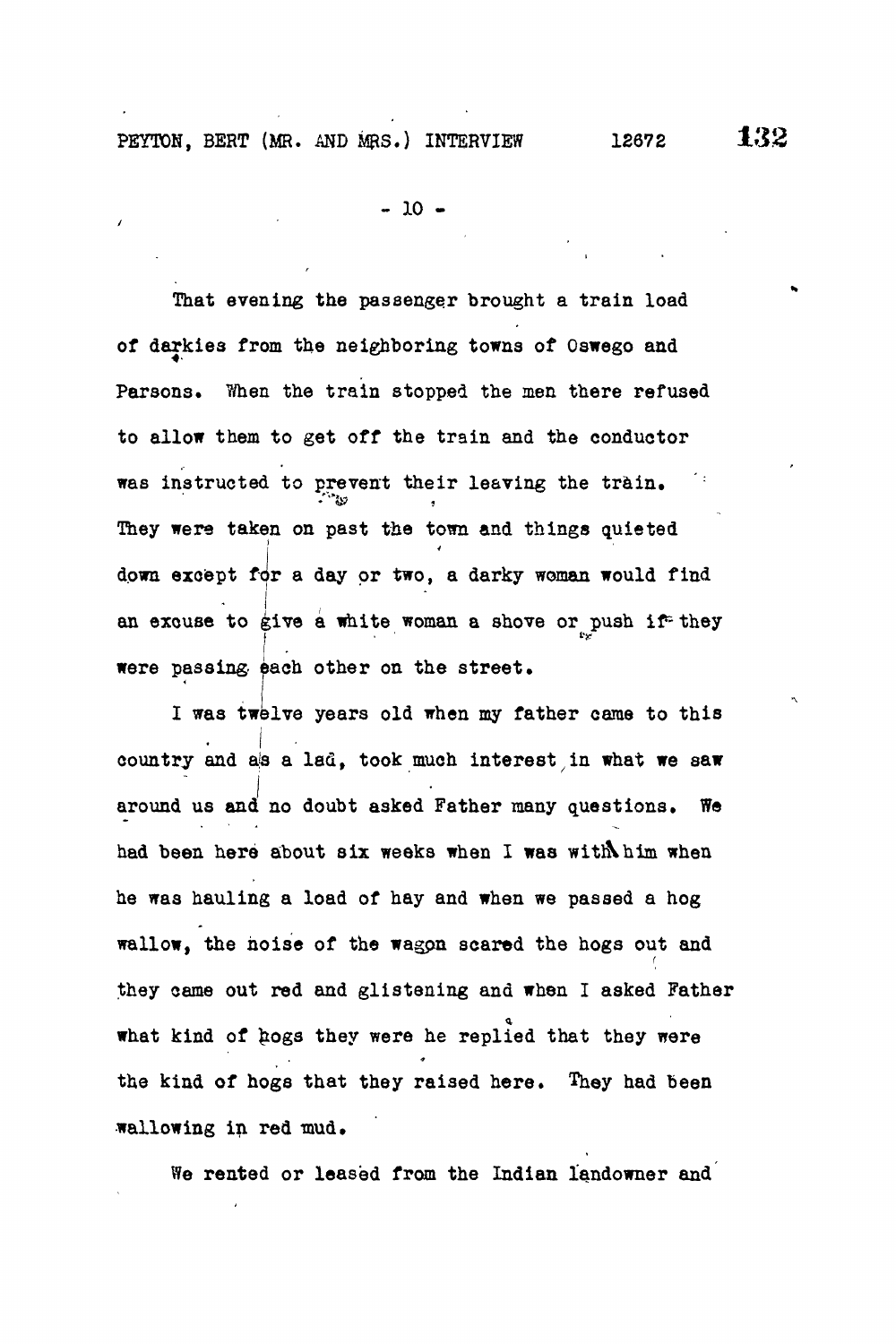PEYTON, BERT (MR. AND MRS.) INTERVIEW 12672 13<sup>3</sup>

 $- \mu$  .

we paid' him a third of the crops raised. Our cattle ran on the open range and Father always had a fair sized herd but we lost them by the hundreds as they would catch the Texas fever from the cattle that were driven in here to graze through the summer. We lost a few, rustled or stolen but never very many and lost no horses except from the fever, but it seemed that we lost a good horse every year and one year we lost two of our best horses. Then there were no houses-between the hill and Bluejacket and when you started to go there you just started in that direction and if you came to a fence you just rode or drove around the fence and went on your way.

It was not always easy going for the mud was. sticky sometimes.  $I$  have seen it gather on the wagon wheels and between the spokes until you would have to get out and take a stick and break the mud loose before you could go. on.

## Albert Mills

Abe Mills as he was called, went to Texas one spring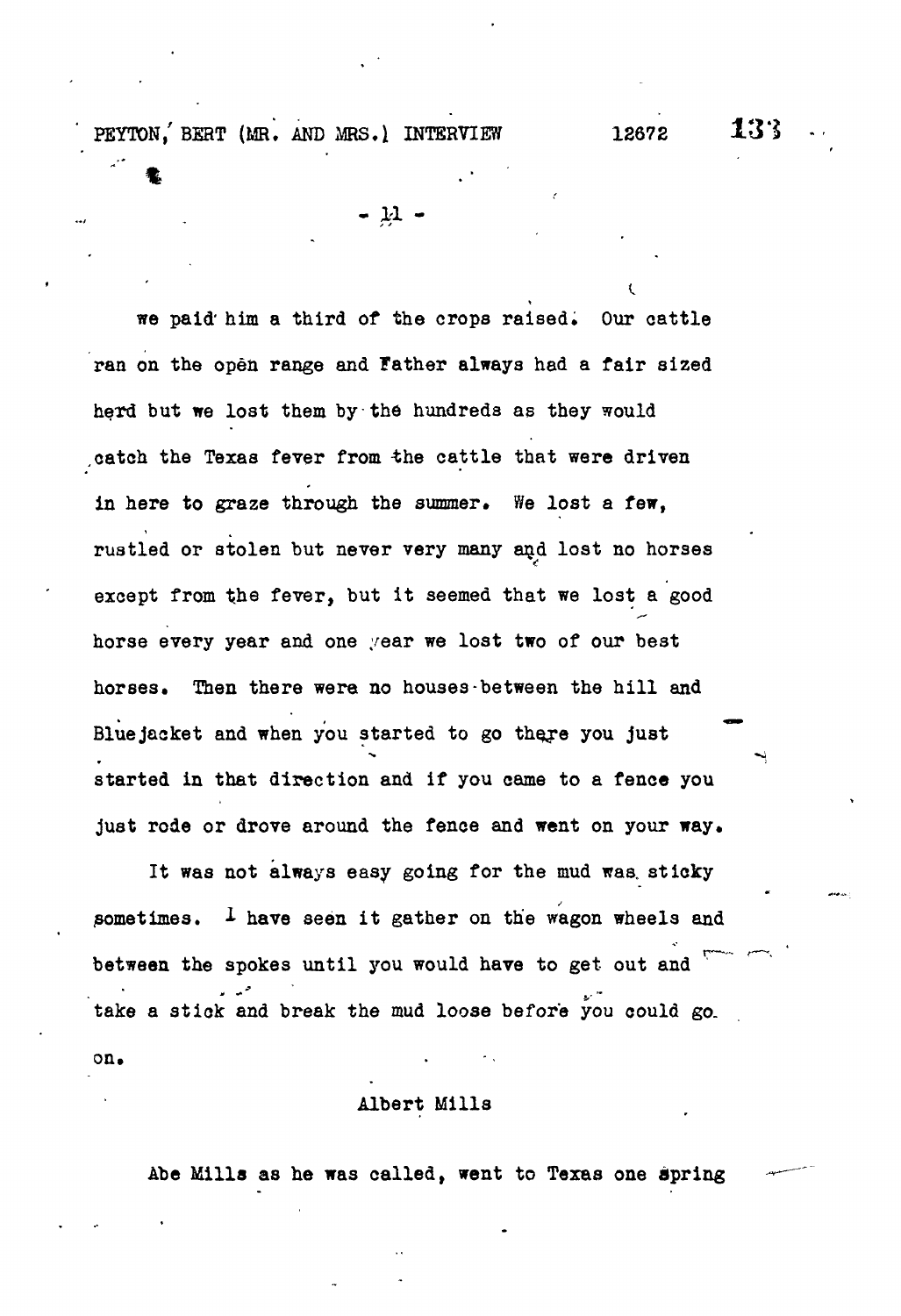$3x^2 - 12$ 

• < \*

•A

and brought back five thousand head of Texas cattle and as he lived at the Russell Creek Switch just south. of Chetopa, Kansas,on the Territory side he grazed the cattle around him and in the neighborhood of the hill , where we lived. It was a sight some evenings to stand there on the hill and look down on that sea of horns. Once from a distance, I saw a stampede of those cattle. He had a headright here and so was not taxed as my father Several citizens thought they would run a bunch of cattle as their own here in the summer since the cattle belonged to persons living outside of the Territory and in this way the owners would escape paying the tax on the cattle, per head.

This  $I$  think was the beginning of the trouble that later caused Jack Barker to be classed as a' cattle thief. He was hired by the Government to check these cattle belonging to the non-residents and when cattle were found that the tax had not been paid on, he was supposed to sell enough of the cattle to pay the tax on the rest. Acting under orders, Jaok\_B\_arKer took a drove of cattle